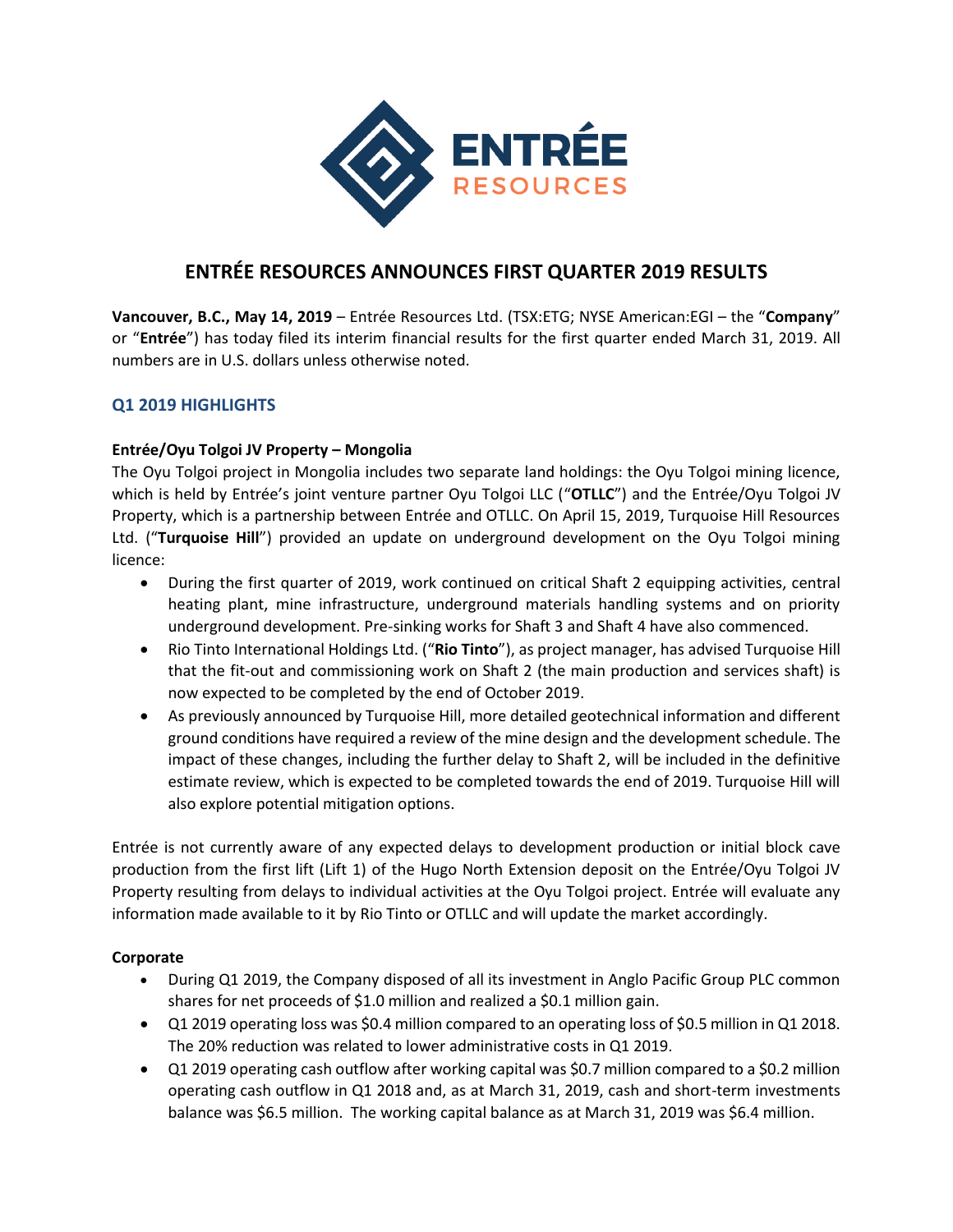### **OUTLOOK AND STRATEGY**

The Company's primary objectives for the 2019 year continue to include:

- Continuing constructive discussions with the Government of Mongolia; and
- Working with other Oyu Tolgoi stakeholders to advance potential amendments to the joint venture agreement (the "**Entrée/Oyu Tolgoi JVA**") that currently governs the relationship between Entrée and OTLLC. The form of Entrée/Oyu Tolgoi JVA was agreed between the parties in 2004, prior to the execution of the Oyu Tolgoi Investment Agreement and commencement of underground development. The Company believes that amendments that align the interests of all stakeholders as they are now understood, would be in the best interests of the Company and its shareholders provided there is no net erosion of value to Entrée. No agreements have been finalized and there are no assurances agreements may be finalized in the future.

Corporate costs, which include Mongolian site management and compliance costs, remain estimated between \$1.2 million and \$1.5 million for the full 2019 year. The Company continues to focus its efforts on conserving cash reserves and remaining prudent with its expenditures.

The Company's interim financial statements and Management's Discussion and Analysis ("**MD&A**") for the first quarter ended March 31, 2019 are available on the Company's website at [www.EntreeResourcesLtd.com,](http://www.entreeresourcesltd.com/) on SEDAR a[t www.sedar.com](http://www.sedar.com/) and on EDGAR a[t www.sec.gov.](http://www.sec.gov/)

#### **QUALIFIED PERSON**

Robert Cinits, P.Geo., consultant to Entrée and the Company's former Vice President, Corporate Development, and a Qualified Person as defined by National Instrument 43-101 – *Standards of Disclosure for Mineral Projects*, has approved the technical information in this release. For further information on the Entrée/Oyu Tolgoi JV Property, see the Company's Technical Report, titled "Entrée/Oyu Tolgoi Joint Venture Project, Mongolia, NI 43-101 Technical Report", with an effective date of January 15, 2018, available on SEDAR a[t www.sedar.com.](http://www.sedar.com/)

#### **ABOUT ENTRÉE RESOURCES LTD.**

Entrée Resources Ltd. is a well-funded Canadian mining company with a unique carried joint venture interest on a significant portion of one of the world's largest copper-gold projects – the Oyu Tolgoi project in Mongolia. Entrée has a 20% or 30% carried participating interest in the Entrée/Oyu Tolgoi joint venture, depending on the depth of mineralization. Sandstorm Gold Ltd., Rio Tinto and Turquoise Hill are major shareholders of Entrée, holding approximately 16%, 9% and 8% of the shares of the Company, respectively. More information about Entrée can be found at [www.EntreeResourcesLtd.com.](http://www.entreeresourcesltd.com/)

#### **FURTHER INFORMATION**

David Jan Investor Relations Entrée Resources Ltd. Tel: 604-687-4777 | Toll Free: 1-866-368-7330 E-mail: [djan@EntreeResourcesLtd.com](mailto:djan@EntreeResourcesLtd.com)

*This News Release contains forward-looking statements within the meaning of the United States Private Securities Litigation Reform Act of 1995 and forward-looking information within the meaning of applicable Canadian securities laws with respect to corporate strategies and plans; uses of funds and projected expenditures; construction and continued development of the Oyu Tolgoi underground mine; the expected timing of first development production from Lift 1 of the Entrée/Oyu Tolgoi JV Property; potential production delays and the impact of such delays; discussions*